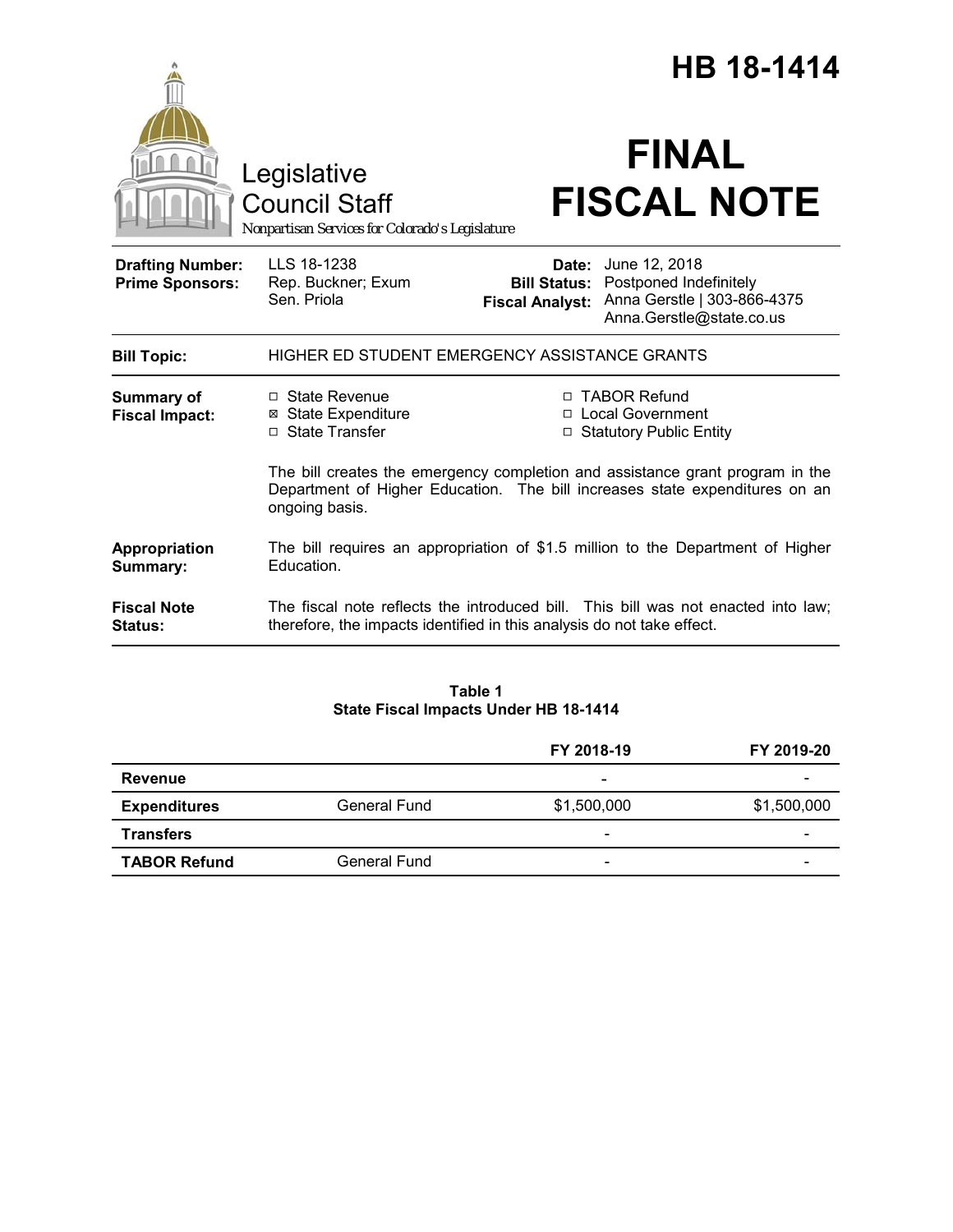June 12, 2018

#### **Summary of Legislation**

The bill creates the emergency completion and retention grant program in the Department of Higher Education (DHE) to assist eligible students with qualifying financial emergencies. Qualifying financial emergencies are defined as unplanned costs that may require a student to withdraw from postsecondary education and may include unexpected medical, family, vehicle repair, or other expenses, or as determined by institutions of higher education. To be eligible, students must:

- qualify for in-state tuition;
- be pursuing their first postsecondary credential;
- meet state financial aid eligibility criteria; and
- have completed more than 60 percent of course credits required and be expected to graduate in the following semester or school year.

DHE must distribute the funds to state institutions of higher education and the financial aid director for each institution must determine the process for distributing the grants to students and the amount of each grant. Eligible students may not receive more than \$1,500 while enrolled at a single state institution. Institutions must prioritize eligible low-income students, first generation students, and students who lack other identifiable financial resources.

As of June 1 of each year, if an institution has not distributed the entire amount allocated to them for grants, the remaining funds may be used as emergency assistance grants in the next fiscal year, or may be distributed as need-based financial aid.

In addition, DHE must adopt guidelines for institutions related to the grants, establish reporting criteria, and act as a clearinghouse for eligibility criteria, example materials, and other related information. DHE must include in their annual financial aid allocation proposal to the Joint Budget Committee information on the distribution and use of the grant funds and an evaluation of the program. After the program has operated for three years, the annual report must include the return on investment of the program.

#### **State Expenditures**

The bill increases state General Fund expenditures in the DHE by \$1,500,000 annually, beginning in FY 2018-19. The funds will be distributed by DHE to state institutions of higher education, for use as emergency assistance grants. The specific distribution of funds to institutions of higher education will be determined by the DHE.

The bill also increases the workload for DHE to distribute the funds, provide guidelines and reporting criteria, and act as a clearinghouse for information related to the program. The increase in workload can be accomplished within current appropriations.

## **Effective Date**

The bill was postponed indefinitely by the Senate State, Veterans, and Military Affairs Committee on May 2, 2018.